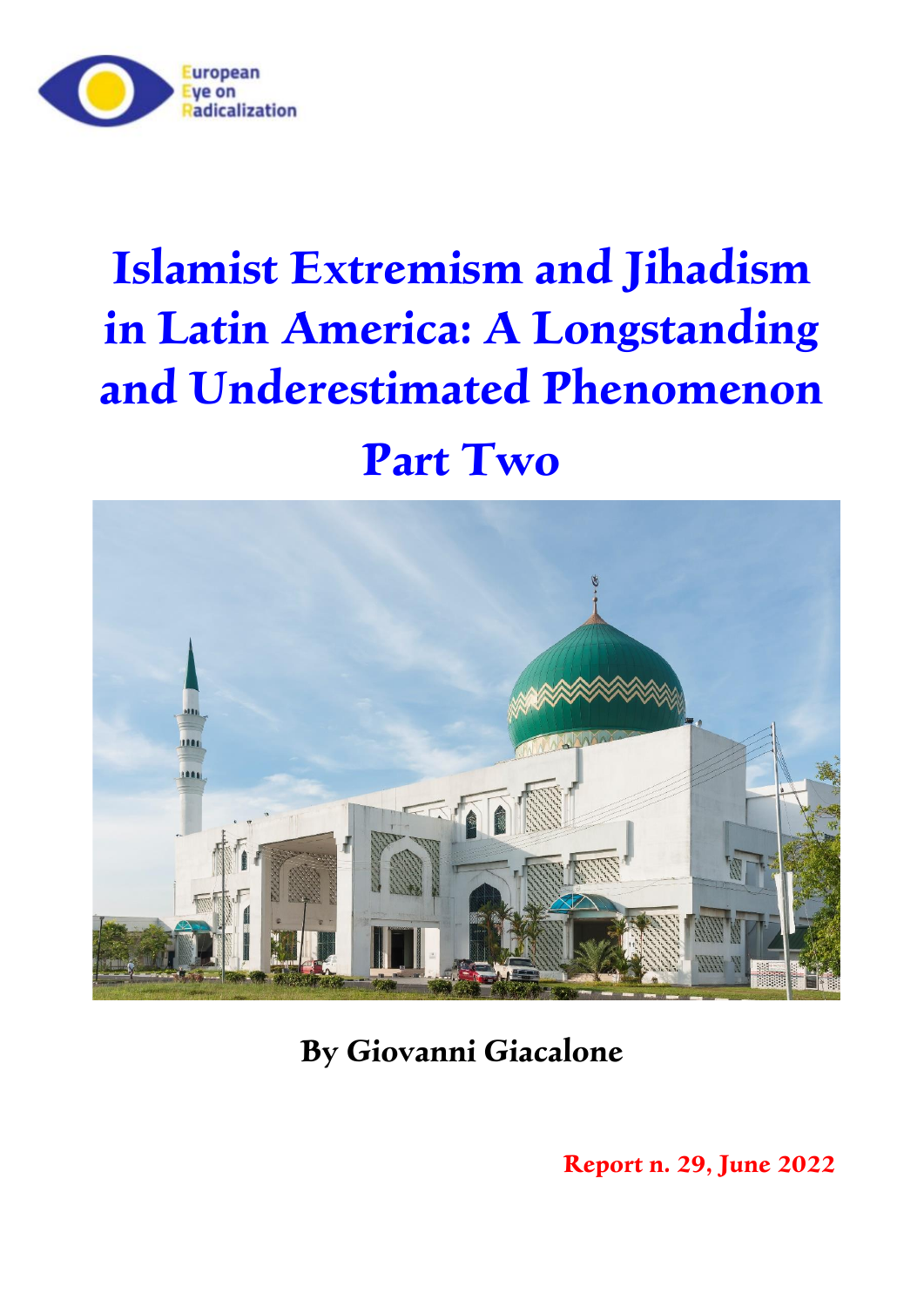### **Islamist Extremism and Jihadism in Latin America, a longstanding and underestimated phenomenon (Part 2)**

#### **About the author:**

**Giovanni Giacalone** is a senior analyst for the Italian Team for Security, Terroristic Issues and Managing Emergencies/Catholic University of Milan, for the Britain-based think-tank Islamic Theology of Counter-Terrorism. He is the team coordinator for the "Latin America Group" of the International Institute for the Study of Security. Radicalization

Part one of this report can be read [here.](https://eeradicalization.com/latin-america-jihad-iran-hezbollah-al-qaeda-muslim-brotherhood-isis-giovanni-giacalone/)

**European Eye on Radicalization**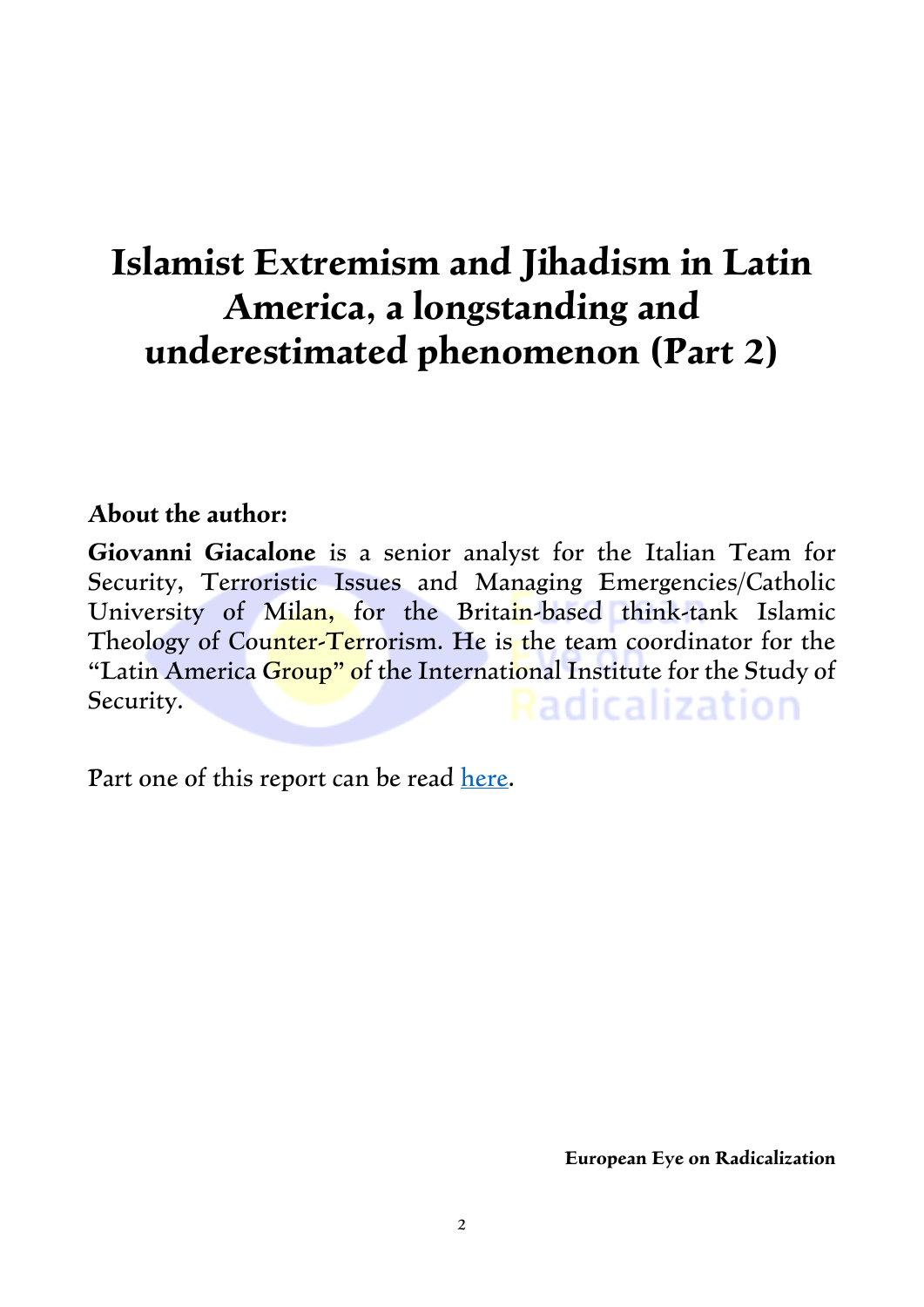#### **Contents**

#### *Page Number*

| The Curious Case of Muhammad Nafia: The Origins of Islamism in Mexico  11 |  |
|---------------------------------------------------------------------------|--|
|                                                                           |  |

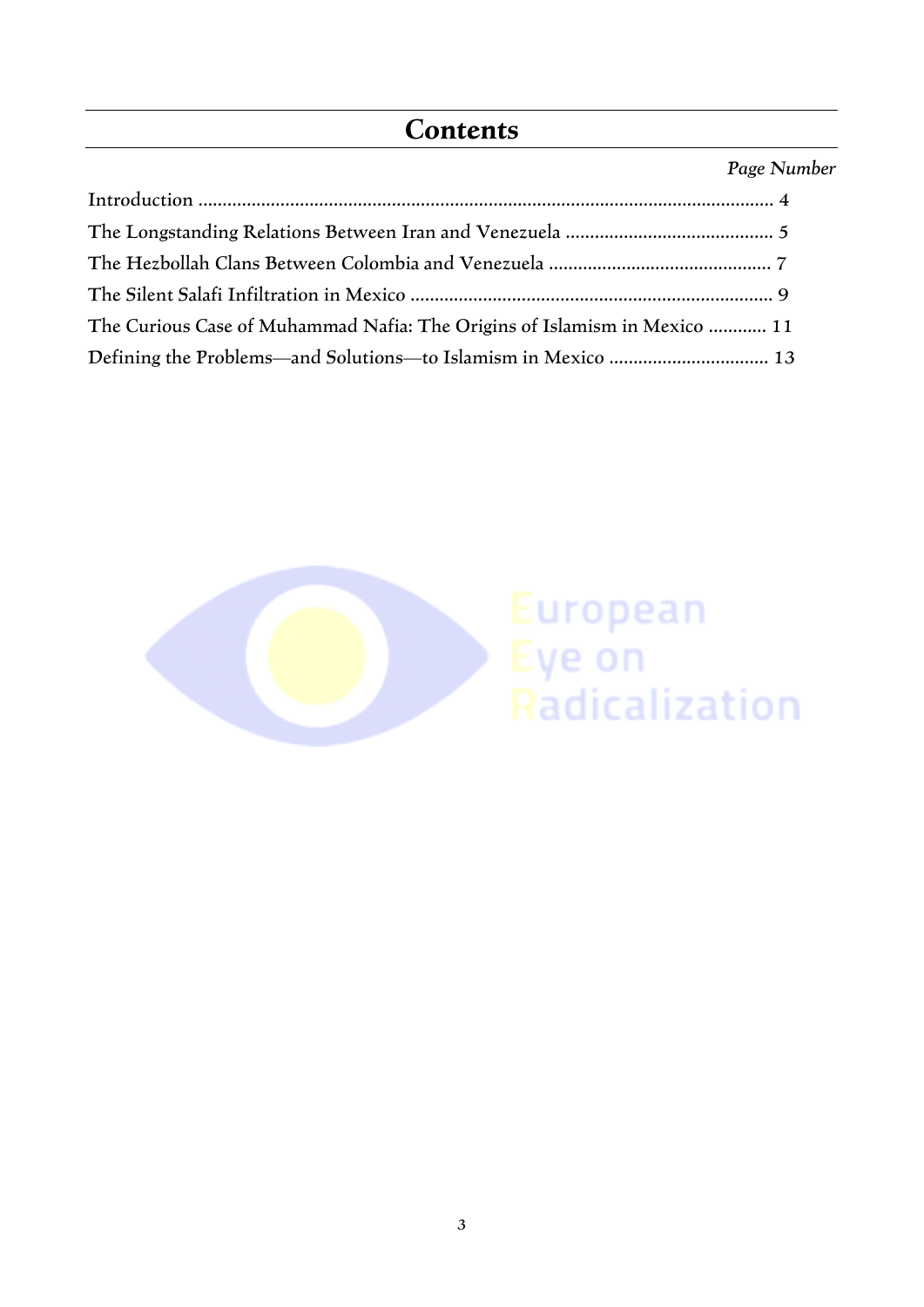#### **Introduction**

Islamist extremism has been present in Latin America since the early 1980s, facilitated by a series of factors, notably: widespread corruption; Islamist-friendly governments; the possibility of exploiting illicit trafficking, especially drugs; money laundering; and the lack of proper counter-terror laws.

The first Islamist organization that set foot in the Hemisphere is Hezbollah, the Lebanonbased branch of Iran's Islamic Revolutionary Guards Corps (IRGC), finding a precisely where a lot of these issues intersect in the Tri-Border Area between Brazil, Argentina, and Paraguay.<sup>1</sup> Hezbollah continued operating from there with total impunity even after planning and executing large-scale terrorist attacks on the continent, such as the ones against Jewish and Israeli targets in Argentina in 1992 and 1994.

As if it wasn't enough, Hezbollah and Iran found a new and loyal ally when Hugo Chavez became president of Venezuela in 1999. His Bolivarian Revolution had some ideological and political common denominators with Khomeinism, the ruling doctrine of the Iranian government to which Hezbollah is loyal, such as anti-Americanism, the struggle against "imperialism", and support for the Palestinian cause. The two countries have common enemies, and strong mutual economic interests. Therefore, Venezuela soon became Iran's gateway to Latin America, with all the related consequences.

Other Islamist groups would follow. There has, for example, been a spread of Islamism in Mexico's poorest state, Chiapas, with six mosques currently active in a city of fewer than 216,000 people. This phenomenon has attracted the attention of international media outlets, including CNN, the BBC, and National Geographic. While there is so far no connection between those communities and Islamist terrorism, it is interesting to notice how the first group that brought Islam to San Cristobal de las Casas in 1995, the Spanish *Movimiento Mundial Murabitun* (Murabitun World Movement or MMM), was at the time specifically interested in an alliance with the Zapatista Army of National Liberation (EZLN), which, from its base in Selva Lacandona, had launched an insurgency in 1994 under the leadership of Rafael Vicente, better known as "Subcomandante Marcos", against the Mexican central government.

Since that time, Salafi and Tablighi Jamaat activities have been reported in at least three of the six Islamic centers currently active in Mexico, while local families of converts are sending their children abroad to study, something that these organizations fund, ostensibly to assist needy families with education for their children but perhaps for their indoctrination as well.

<sup>&</sup>lt;sup>1</sup> Giovanni Giacalone, "Islamist Extremism and Jihadism in Latin America: A Longstanding and Underestimated Phenomenon", *[European Eye on Radicalization](https://eeradicalization.com/latin-america-jihad-iran-hezbollah-al-qaeda-muslim-brotherhood-isis-giovanni-giacalone/)* Report, 14 April 2022.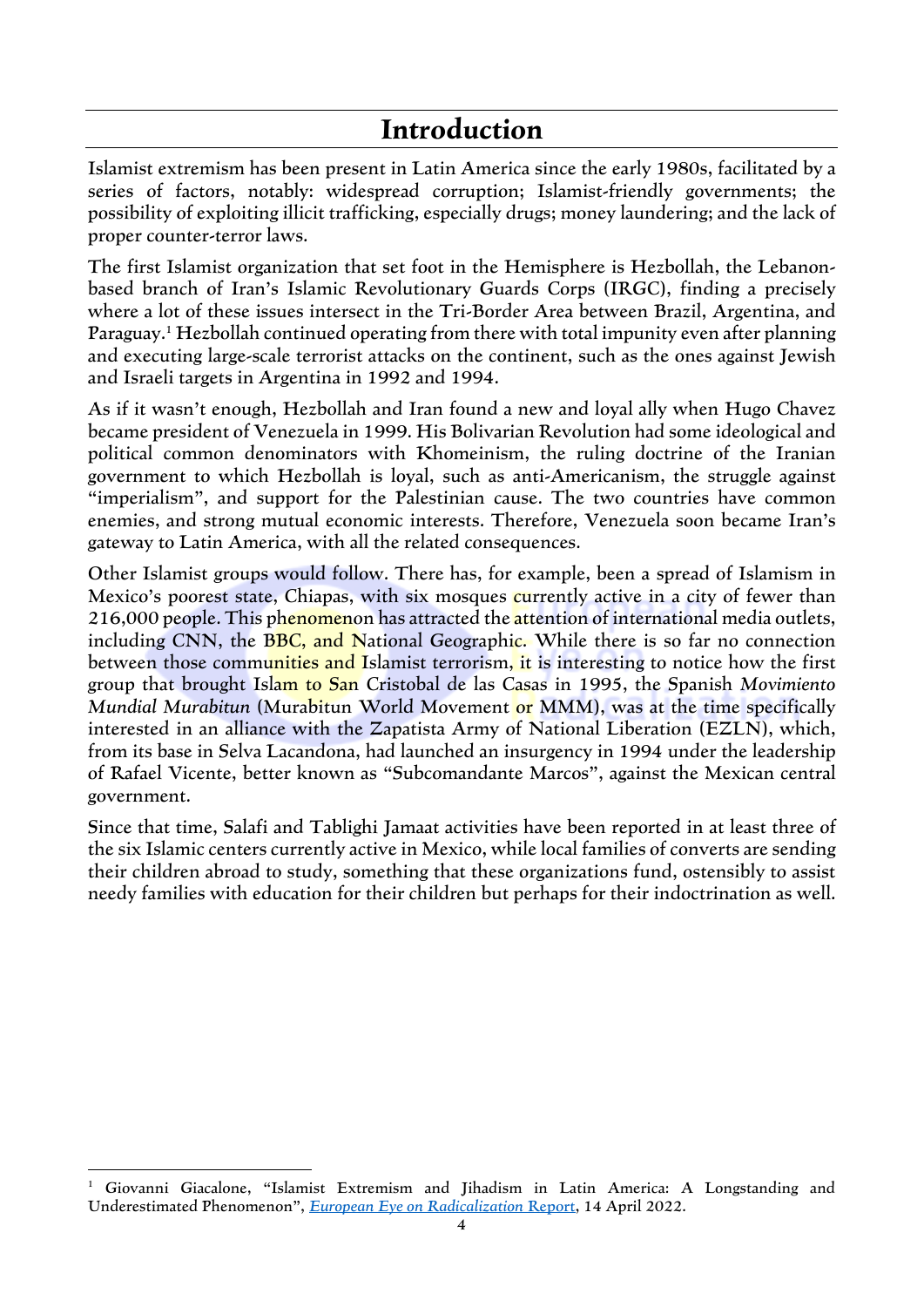#### **The Longstanding Relations Between Iran and Venezuela**

At the beginning of May 2022, Iran's Petroleum Minister Javad Owji [visited](https://www.reuters.com/business/energy/irans-oil-minister-meets-venezuelas-maduro-eyes-boosting-cooperation-2022-05-03/) Venezuela to discuss ways to bypass the sanctions imposed by the United States against both countries and deepen the ties of brotherhood and cooperation in energy matters.

Owji also met Venezuela's authoritarian ruler Nicolas Maduro and his Venzuelan counterpart, Petroleum Minister Tareck El Aissami, who has been [designated](https://www.justice.gov/usao-sdny/pr/venezuelan-minister-and-former-vice-president-tareck-zaidan-el-aissami-maddah-charged) as a narcokingpin by the United States and included on the most-wanted fugitives list. Venezuelan State television broadcast images of the meeting at the presidential palace in Miraflores.

Owji's visit to Venezuela is just another chapter in the longstanding and consolidated relationship between the two countries. Just six months before, in October 2021, Venezuelan foreign minister Felix Plasencia visited Teheran where he met with his Iranian counterpart, Hossein Amirabdollahian; the two [announced](https://www.iranintl.com/en/20211018026775) a twenty-year economic cooperation agreement and a forthcoming visit of Maduro to Iran. The news was further [confirmed](https://www.reuters.com/world/americas/venezuelas-president-visit-iran-very-soon-2021-12-27/) by Maduro at the end of December 2021.

The Venezuelan foreign minister also met with Iranian president Ebrahim Raisi, [who](https://www.aljazeera.com/news/2021/10/18/leaders-of-iran-and-venezuela-to-sign-20-year-cooperation-accord) said that Iran wished to expand its ties with Latin American countries: "In this administration, we are determined to set aside problems created by enemies and continue the country's path of progress".

Just a few weeks later, the National Iranian Oil Engineering and Construction Company [signed](https://www.reuters.com/business/energy/iran-signs-110-mln-euro-contract-repair-venezuelan-refinery-2022-05-13/) a 110-million-Euro contract to repair and restart Venezuela's El Palito oil refinery.

Alongside these public displays of cooperation, three high-level IRGC representatives are covering key roles in the Venezuelan oil industry, as recently reported by the Argentine-based news site [Infobae](https://www.infobae.com/america/mundo/2022/04/20/lazos-de-riesgo-quienes-son-los-oficiales-iranies-que-negocian-con-maduro-el-petroleo-venezolano/) and by the [Investigative](https://www.investigativeproject.org/9169/iranian-assistance-boosts-venezuela-oil-industry) Project. Among them, Hojjatollah Ghoreishi, vice minister of defense and logistics for the Iranian Armed Forces and Azim Monzavi, commander of a secret IRGC unit, who is dedicated to trafficking Venezuelan oil in various black markets for the terrorist division of the IRGC, the Quds Force.

The two countries, both founding members of the Organization of the Petroleum Exporting Countries (OPEC), began to establish closer relations soon after Iran's Islamic Revolution in 1979, which overthrew the modernizing monarchy in Iran and established an Islamic Republic under Ayatollah Ruhollah Khomeini. Venezuela was among the first countries to recognize the new Islamist regime.

Until 1999, however, the cooperation between Iran and Venezuela was mainly limited to the oil sector. Chavez's arrival in power in Caracas in 1999 changed that: his revolutionary government intensified the relationship with Iran, connecting the two states over a number of issues—support for the Palestinian cause, as well as the hostility towards Israel and the United States—all in the name of "anti-imperialism". Between 2001 and 2013, there were frequent visits between the Chavez and the then-Iranian presidents, Mohammed Khatami and Mahmud Ahmadinejad. Hundreds of bilateral agreements were signed, covering different sectors such as oil, manufacturing, construction, transportation, banking, defense and nuclear.<sup>2</sup>

<sup>2</sup> For more on the Iran-Venezuela agreements: Stephen Johnson, "Iran's Influence in the Americas", *[Center](https://csis-website-prod.s3.amazonaws.com/s3fs-public/legacy_files/files/publication/120312__Johnson_Iran%27sInfluence_web.pdf) for Strategic and [International](https://csis-website-prod.s3.amazonaws.com/s3fs-public/legacy_files/files/publication/120312__Johnson_Iran%27sInfluence_web.pdf) Studies*, March 2021.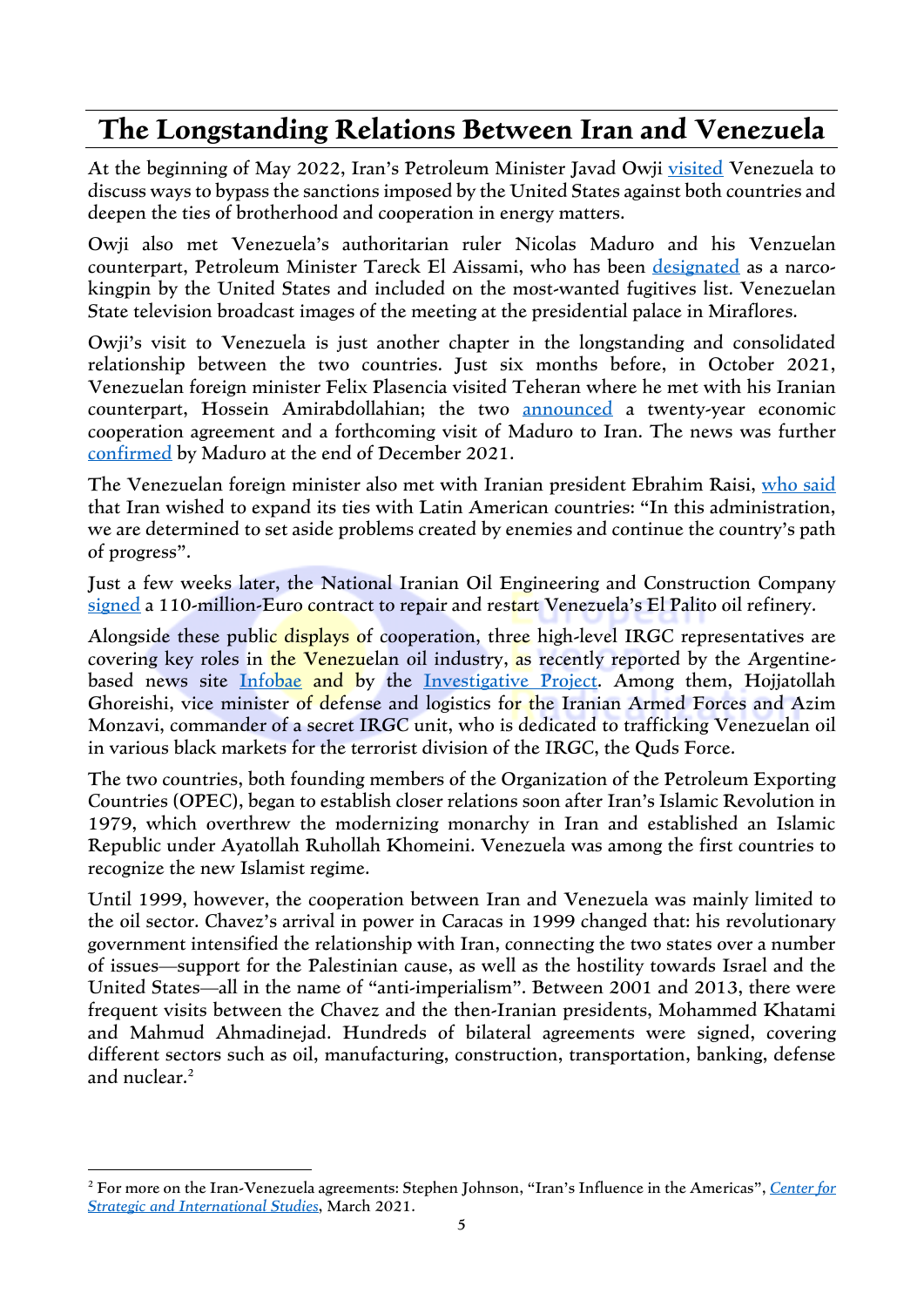As [explained](https://www.csis.org/analysis/understanding-iran-venezuela-relationship) by Moses Rendon and Antonio de la Cruz, the relationship between Iran and Venezuela during the Chavez years could be defined as "symbiotic":

"Iran's development efforts inside Venezuela boosted Chavez's image and advanced his anti-imperialist agenda throughout the region. For Iran, Venezuela became a beachhead for diplomatic and commercial expansion into Latin America. Chávez ushered the Iranians to his regional allies, opening up channels of communication that led to agreements between Ahmadinejad and the governments of Ecuador, Bolivia, and Nicaragua. As Iran faced increasing financial isolation due to U.S. sanctions, Venezuela, through its Bolivarian Alliance for the Americas (ALBA), helped open up vital trade links".

Through the years, Iran consolidated its presence in, and relations with, Venezuela. In the meantime, Tehran also expanded its intelligence networks throughout Latin America, especially by using its Lebanese proxy, Hezbollah, and exploiting the vast Lebanese and Syrian diasporas as a gateway, particularly in Argentina, Brazil, and Paraguay.

After Chavez's death in 2013, as the Venezuelan regime quickly turned into a full-blown narco-state, the new president, Nicolas Maduro, as well as several high officials, ended up on the U.S. [Drug Enforcement Agency](https://www.dea.gov/press-releases/2020/03/26/nicolas-maduro-moros-and-14-current-and-former-venezuelan-officials) (DEA) and the U.S. State [Department](https://www.state.gov/wanted-narcotics-reward-program-venezuelan-targets/)'s most-wanted lists. Hezbollah took advantage of the Maduro regime's illicit connections and expanded its crime-terror networks throughout Venezuela, as exposed by Joseph Humire in his report at the *Atlantic Council* on the Maduro-Hezbollah nexus:

"Often without the larger Lebanese community aware of this clandestine activity, an 'army' of logistical professionals—entrepreneurs, lawyers, accountants, and others—emerged within the diaspora as a support network in Venezuela who help to raise, conceal, move, and launder illicit funds for Hezbollah, some of which is used to advance it<mark>s terror op</mark>erations worldwid<mark>e".</mark>3

The "diaspora mechanism" is similar to the one implemented by Hezbollah in the early 1980s in the Triple Frontier or Tri-Border Area—the junction of the Iguazu and Parana rivers where the borders of Argentina, Brazil, and Paraguay meet—and works through the exploitation of citizens of Lebanese origin who often do not even know that they are interacting with Hezbollah or Iranian agents. In a very short time, the "Party of God" converted the area into a hub for all sorts of illicit activities that boosted the organization's revenue and also served as a base to perpetrate attacks. The March 1992 Hezbollah attack against the Israeli Embassy in Buenos Aires and the bombing of the Argentine Israelite Mutual Association (AMIA) building in the same city in July 1994 that between them killed 114 people were both planned in the Triple Frontier. This was only the most gruesome demonstration that Iran can count on an extensive and multifunctional Hezbollah network operating throughout Latin America, with strong roots in Venezuela and the Triple Frontier.

Additionally, it is important to point out how the criminal activities carried out by Hezbollah/IRGC often overlap with organized criminal activities, to which Tehran has turned to bypass financial constraints caused by the sanctions. As [reported](https://www.washingtoninstitute.org/policy-analysis/deas-targeting-hezbollahs-global-criminal-support-network) by the *Washington Institute*, the DEA has received information on Iranian Embassies being used in furtherance of Hezbollah criminal enterprises, such as diplomatic pouches being used to carry drugs.

<sup>3</sup> Joseph M. Humire, "The Maduro-Hezbollah Nexus: How Iran Backed Networks Prop Up the Venezuelan Regime", *[Atlantic](https://www.atlanticcouncil.org/in-depth-research-reports/issue-brief/the-maduro-hezbollah-nexus-how-iran-backed-networks-prop-up-the-venezuelan-regime/) Council*, October 2020, p. 5.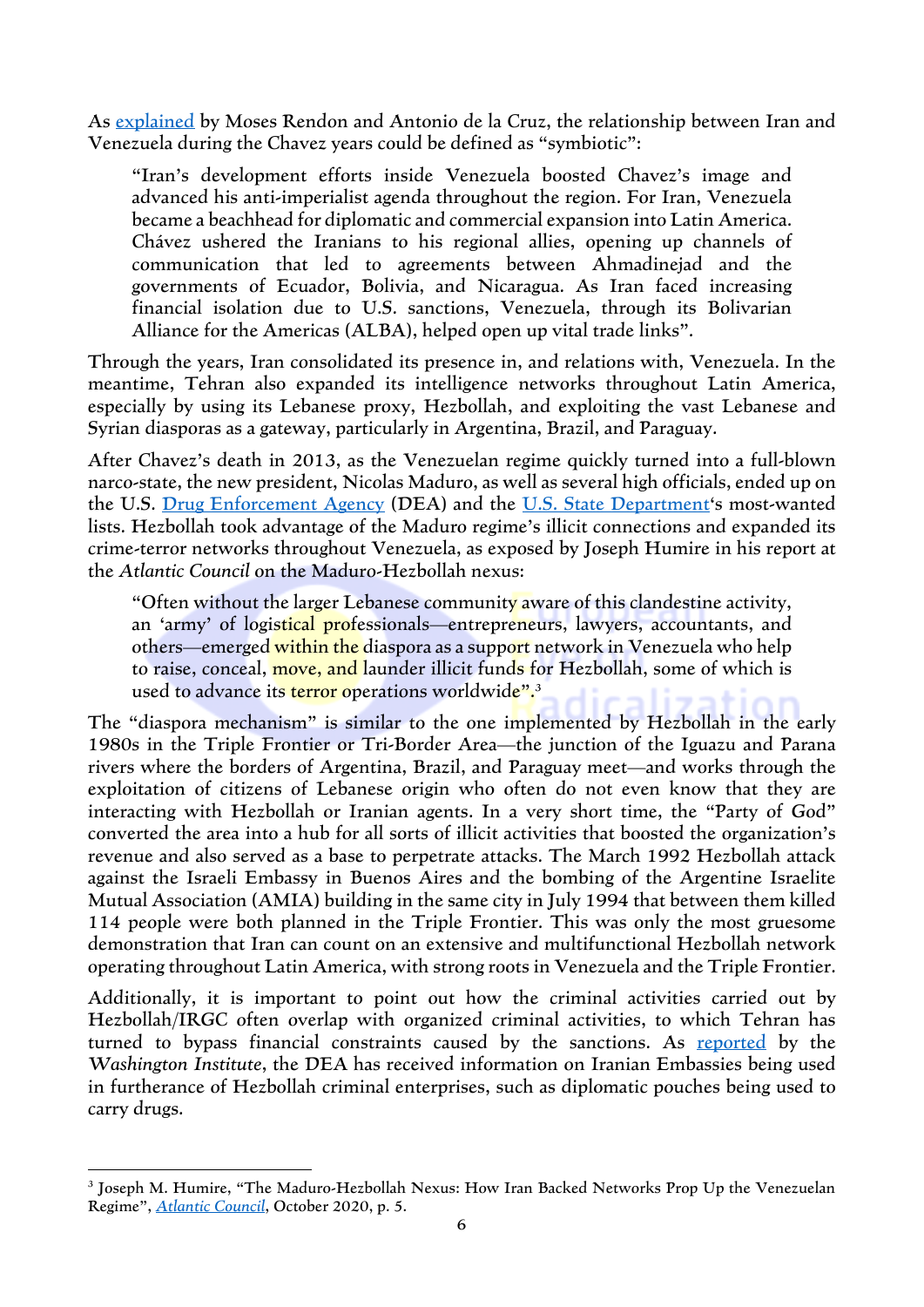#### **The Hezbollah Clans Between Colombia and Venezuela**

In 2008, the DEA, in coordination with Colombian authorities, dismantled an international cocaine smuggling and money laundering ring that used part of its profits to fund Hezbollah. The operation, dubbed "Titan", arrested several individuals, including Cherky Harb, a Bogota-based Lebanese kingpin, who was the [connection](https://www.washingtoninstitute.org/media/3202) between Colombian drug dealers and Hezbollah.

In June 2012, the U.S. Treasury Department [banned](https://www.reuters.com/article/usa-lebanon-drugs-idUSL2E8HR91H20120627) Americans from doing business with three Lebanese-Venezuelans and a Lebanese man, all accused of laundering drug money for Hezbollah. The men were: Abbas Hussein Harb, Ali Houssein Harb, Kassem Mohamad Saleh, and Ibrahim Chibli. All four were also accused of being connected to the Colombian-Lebanese drug lord Ayman Saied Joumaa, who was [indicted](https://www.justice.gov/archive/usao/vae/news/2011/12/20111213joumaanr.html) the previous year by a U.S. court for trafficking cocaine with the brutal Mexican drug cartel Los Zetas.

Humire went deeper into "Operation Titan" and explained that Hezbollah facilitators Kassem Mohamad Saleh and his brother Ali Mohamed were the kingpins of the Saleh clan, which controlled the illicit markets of drugs, weapons, cash smuggling, and money laundering in the Maicao area of north-east Colombia, close to the border with Venezuela. Additionally, drug cartels come across the border, onto Venezuelan soil, which are controlled by members of the Maduro regime that benefit from this illicit trade.<sup>4</sup>

When the U.S. took action against them in 2012, the Saleh clan relocated to Maracaibo, working in coordination with a powerful drug cartel in Venezuela called Los Leales, and they are believed to be in control of the illegal immigration route of La Guajira in Colombia.

Another Lebanese clan documented by Humire is the Rada clan, considered the largest in Venezuela, with different strongholds across the country and its main base in Valencia, Venezuela's industrial capital. Unlike the other two clans (Salah and Nasreddine), the Radas are not yet under U.S. sanctions and maintain a low profile.<sup>5</sup>

In 2017, Colombian authorities arrested and [deported](https://www.eltiempo.com/justicia/policia-expulso-del-pais-ciudadano-libanes-vinculado-con-narcotrafico-145546) Venezuelan-Lebanese Hezbollah financier Abdala Ramel Rada, accused of drug trafficking, smuggling, and money laundering between Maicao and Cartagena, where he was based.

According to statements made by Abdala Ramel himself, his supervisor was Salman Raouf Salman (Samuel Salman El Reda), a senior member of Hezbollah's External Security Organization (ESO) or Islamic Jihad Organization in Latin America, involved in several terrorist plots, including the Buenos Aires bombings in 1992 and 1994. In 2009, Argentine authorities issued an arrest warrant for Raouf Salman and a \$7 million reward for information on his whereabouts. <sup>6</sup>

The third clan covered by Humire is the Nasreddine clan, based on Margarita Island and led by the brothers Ghazi and Abdallah Nasreddine, originally from the village of Bint Jbeil in southern Lebanon and formally a part of the Venezuelan regime (unlike the previous two clans). 7

In 2008, Ghazi Nasreddine was [sanctioned](https://home.treasury.gov/news/press-releases/hp1036) by the U.S. Treasury Department's Office of Foreign Assets Control (OFAC) for his ties to Hezbollah; he is involved with the Venezuelan foreign relations department and acts as an official diplomat. When Ghazi was stationed in

<sup>4</sup> Ibid., pp. 6-9.

<sup>5</sup> Ibid., pp. 8-9.

<sup>6</sup> Ibid., p. 8.

<sup>7</sup> Ibid., p. 8.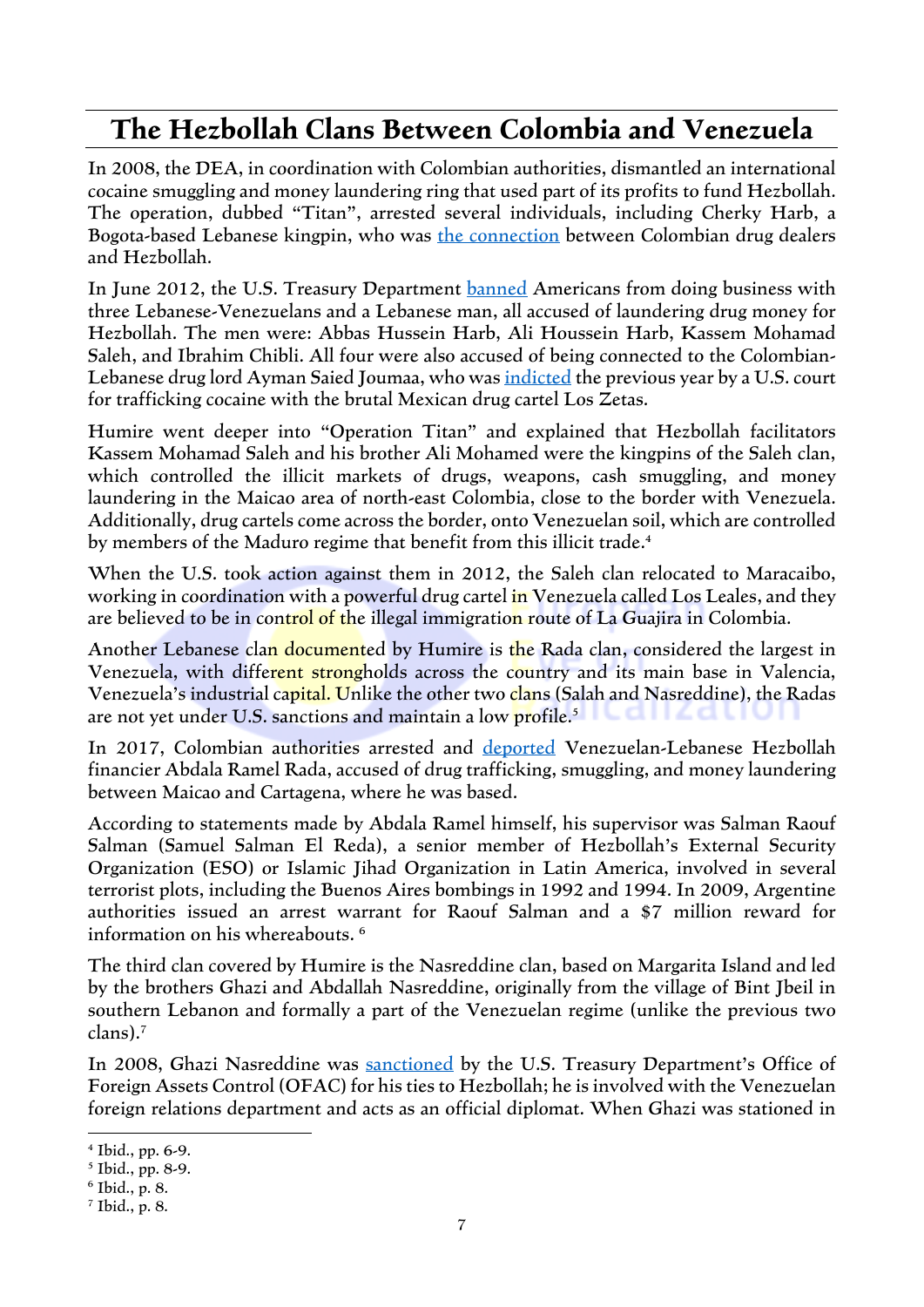the Venezuelan Embassy in Damascus, he arranged meetings between Venezuelan officials and high-ranking Hezbollah members, and in 2009 a meeting between Hezbollah, Venezuela's then-Interior Minister Tareck El Aissami, and the Venezuelan military counterintelligence chief, Hugo Carvajal Barrios.<sup>8</sup>

Abdallah Nasreddine has been a prominent [member](http://lupacultural.blogspot.com/2010/04/abdallah-nassereddine-formalizo-su-pre.html) of Venezuela's Chavista ruling party, the *Partido Socialista Unido de Venezuela* (United Socialist Party of Venezuela or PSUV), serving as regional coordinator for the state of Nueva Esparta.

Humire points out how all three clans are strategically positioned close to the three most important ports of Venezuela, where the National Iranian Oil Company is present, and also close to the two main airports, where the private Iranian airliner Mahan Air operates. 9 Moreover, one of their most prominent allies is former Venezuelan Vice-President and current Oil Minister, Tarek El Aisami, who controls all the sea trade in the country and who was also accused by U.S. authorities of [providing](https://edition.cnn.com/2017/02/08/world/venezuela-passports-investigation/index.html) Venezuelan passports and identity cards to Hezbollah members and IRGC officers from the Middle East, among them Suleiman Ghani Abdul Waked, a right-hand man of Hezbollah leader Hassan Nasrallah.<sup>10</sup>

As explained by Maria Zuppello, a Latin America-based Italian investigative journalist who has extensively covered Islamist extremism in the area, Iran now has key agents infiltrated into all the key sectors of the Venezuelan economy and they are capable of conducting an asymmetric warfare against U.S. and Israeli targets.<sup>11</sup>

While Iran has desisted from terrorist attacks in South America since AMIA, this could be explained by the fact that the Iranian regime has shifted most of its effort to expanding their networks and influence throughout the continent and reinforcing relations with organized crime, rather than perpetrating terrorist attacks. This clearly does not mean that they do not have the capabilities for future attacks.

According to Zuppello, the new Left-wing political wave in Chile, Bolivia, Peru, Argentina, and very likely Colombia and Brazil, will facilitate Iran's presence in the region. Moreover, Iran has no interest in creating conflicts and trouble in those countries that are considered friendly. In short, terrorism can wait, because infiltration into the political and economic sectors is far more important.

Potential alliances between Iran and the new Left-wing governments could be a serious blow for the United States in its "backyard" and Latin America could become a launching site for Hezbollah terror operations in the U.S. and Europe. In the meantime, Latin America will be used by the Khomeinists as a hub for illegal activity, political-institutional infiltration, and proselytism.

<sup>8</sup> Ibid., p. 8.

<sup>9</sup> Ibid., p. 15.

<sup>10</sup> Maria Zuppello, "*Il Jihad ai Tropici*", (Paesi, 2019), p. 68.

<sup>11</sup> Ibid., p. 77.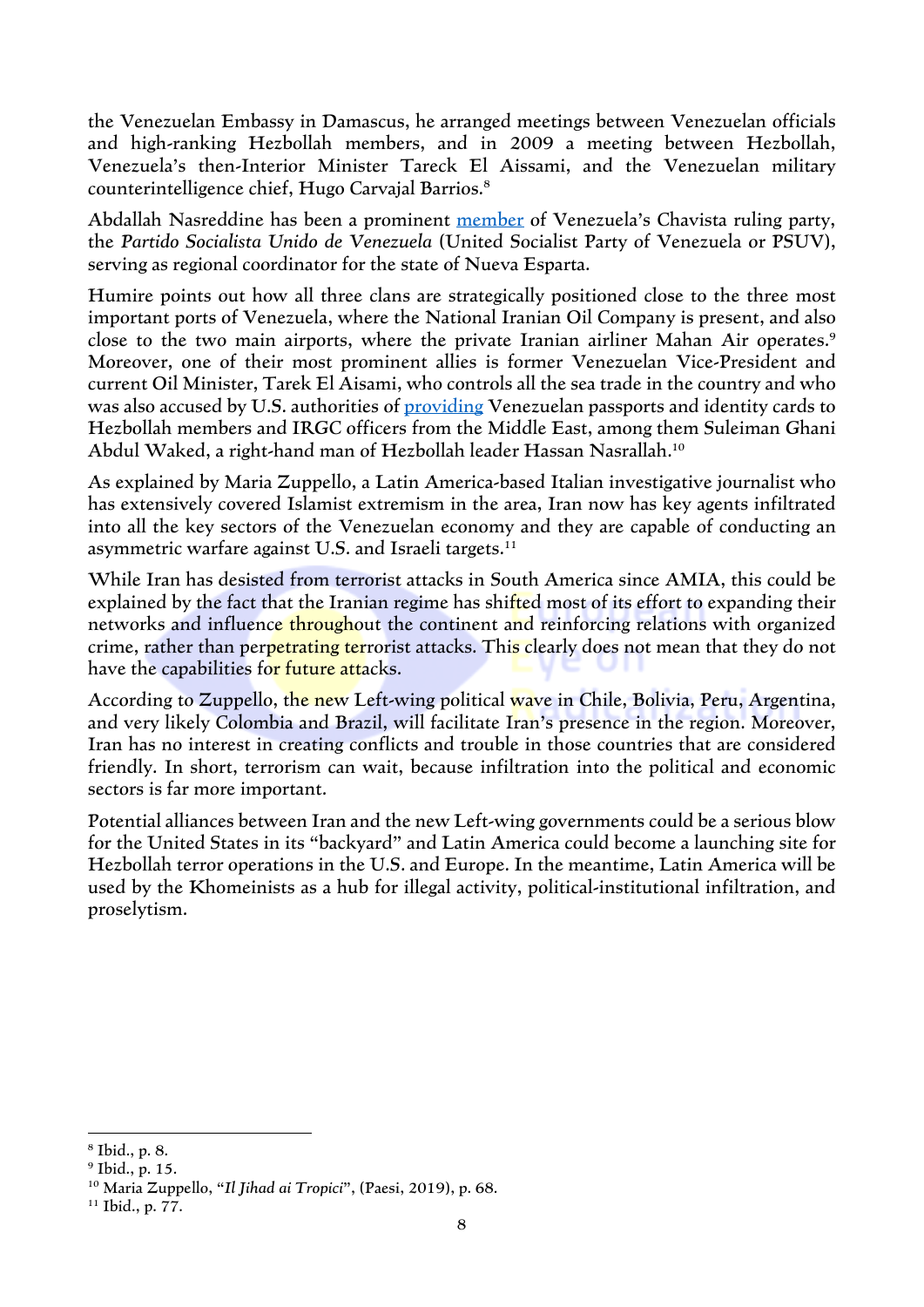#### **The Silent Salafi Infiltration in Mexico**

One Latin American country that seems to be left out of the story of Islamist infiltration in the Western Hemisphere is Mexico. Despite the alleged relations between drug cartels such as Los Zetas and Jalisco Nueva Generacion, and jihadists, occasionally pointed out by some media outlets, and the risk of terrorist infiltration into the United States from Mexico, very little evidence has emerged.

In 2011, the United States [accused](https://www.justice.gov/opa/pr/two-men-charged-alleged-plot-assassinate-saudi-arabian-ambassador-united-states) Iran of plotting to kill the Saudi ambassador in Washington D.C. and bomb the Israeli and Saudi embassies in Argentina, all with the help of Los Zetas. According to the U.S. Justice Department indictment, the cartel and IRGC had also discussed a side deal to transfer opium from the Middle East to Mexico. There was some evidence defined by the investigators as "strong", such as payments amounting to nearly \$100,000 allegedly from Iran's IRGC and a suspected Iranian officer caught on tape giving orders to a Texas operative working with a presumed representative of the Zetas cartel who turned out to be a DEA informant. Nevertheless, the whole scheme seemed "[bizarre](https://www.nytimes.com/2011/10/12/us/us-accuses-iranians-of-plotting-to-kill-saudi-envoy.html)".

Up to the present, no terrorist attacks have been perpetrated on U.S. soil by terrorists coming from across the border in Mexico, nor has Mexico been targeted. It is plausible that the drug cartels have no interest in helping potential jihadists with such operations, as it would provoke a reaction from the United States that would harm the drug lords' business in both the narcotics and human trafficking sectors.

So far there has also not been a terrorist attack in the U.S. perpetrated by an individual entering from Mexico who acts without the direct support of any group (so-called "lone wolves"). In this sense, the [Canadian border](https://www.latimes.com/archives/la-xpm-2001-mar-11-mn-36272-story.html) has proven more dangerous, and the last Islamist attack in the United States was [perpetrated](https://abcnews.go.com/US/alleged-hostage-taker-texas-synagogue-british-authorities-sources/story?id=82325027) in January 2022 by a British citizen who legally entered the U.S. by plane from London.

However, there is a silent phenomenon that is taking place in Mexico that is of concern, concentrated in the southern state of Chiapas, where the Salafist and Islamist presence is constantly growing. While there are so far no connections to terrorism among the local communities, the Mexican intelligence service has been on alert due to the peculiarity of the situation.

The increasing interest in the area from international Islamic organizations is quite a strange phenomenon because it is a state where Christianity and traditional Mayan practices are deeply rooted, sometimes with a unique syncretism. Additionally, Chiapas is not exactly a preferred destination for immigrants looking for a better life or to invest, due to the area's lack of economic opportunities.

Chiapas is the state in Mexico with the highest poverty rate [\(76.4%,](https://theflatbkny.com/mexico/what-state-in-mexico-has-the-highest-poverty-rate/) according to the latest data) and this is due to several reasons: Chiapas is inhabited by a vast number of indigenous people, who tend to be poorer than non-indigenous people, often socially and politically marginalized, and the victims of political measures that benefit wealthy land owners. Many of the natives only speak indigenous languages, not Spanish, which creates an obstacle to political and economic development. Additionally, geography does not help, as the arduous mountainous area makes economic and industrial development very difficult. In the early 1990s, Chiapas was the stronghold of the notorious EZLN.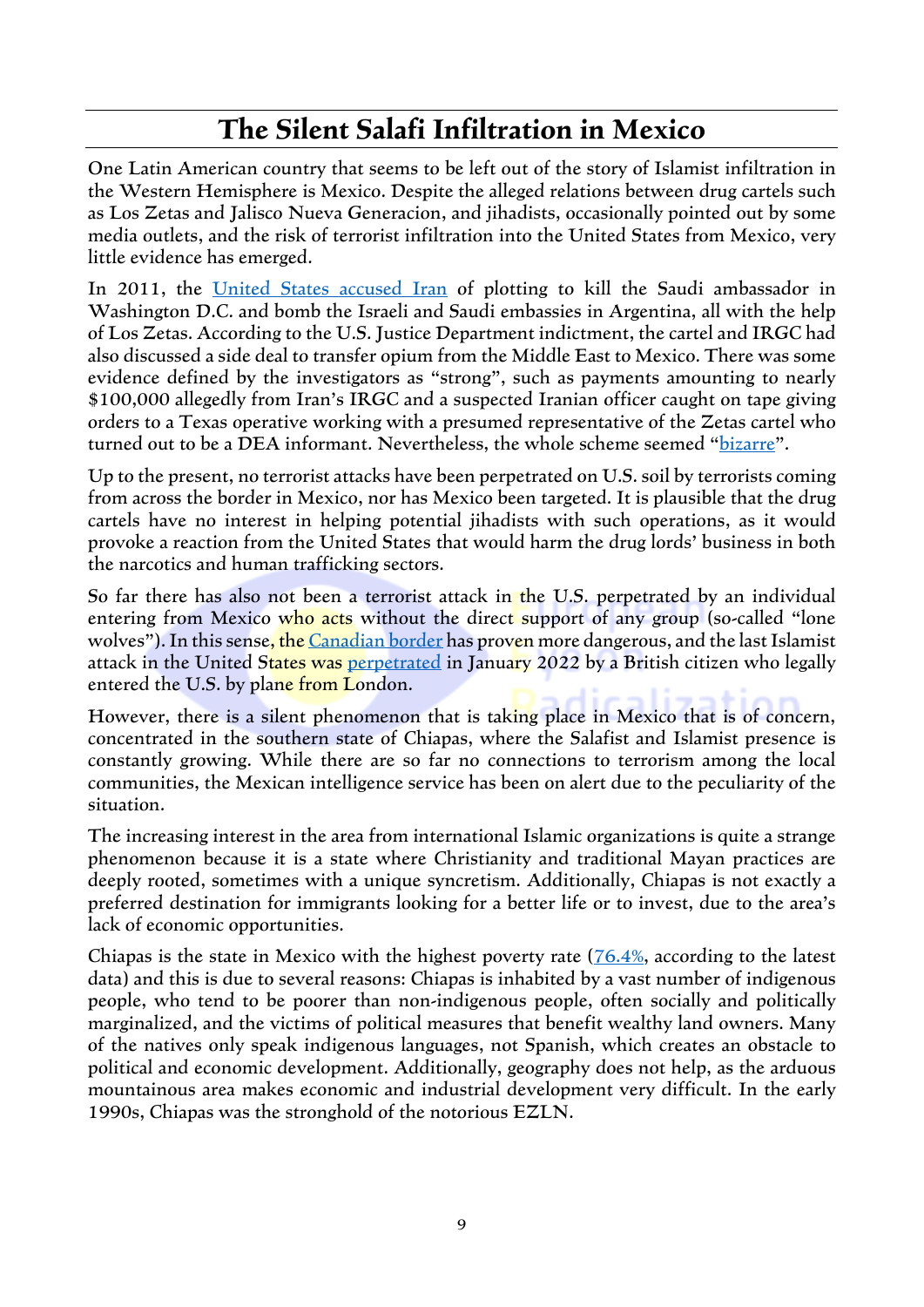In 2020, the population of San Cristobal de las Casas was [215,874,](https://datamexico.org/en/profile/geo/san-cristobal-de-las-casas) which is rather small by comparison to other metropolitan areas of Mexico. Despite this, six Islamic centers have so far been reported as active in the city: one Ahmadi center, three Islamic centers that are Salafi in orientation (one of which has also been hosting Tablighi Jamaat activity), one following the *Ahl-al-Sunna wa al-Jamaat* tradition, and a Sufi congregation in the outskirts of San Cristobal de las Casas.

The phenomenon has recently caught the attention of Palmira Perez, a well-known California-based Mexican reporter, currently working for *Noticiero Estrella TV*, who traveled to Chiapas in 2021 to further investigate the situation and produce a [television news](https://www.youtube.com/watch?v=P1yPCefKDHQ) report. Among other things, she discovered that many families who converted to Islam are sending their children to Turkey for religious studies so that they can come back and further spread the message. Many of these children already read and write in Arabic, even though it is not clear where they learned it from. It is also very common among worshippers to wear Afghan pakol and Pakistani kufi hats.

Among the Islamic centers currently active, there is "*Al-Kauthar*" mosque in the eastern barrio of Molino los Arcos, noted for its Tabligh activity and links to the Islamic Council of North America, <sup>12</sup> established as an offshoot of the Jamaat e-Islami, and holding to a Salafibased doctrine, as exposed in the first part of this report. <sup>13</sup> The Tablighi Jamaat presence was further confirmed by an extensive report in 2016 by Mexican historian Gaspar Morquecho. 14 According to the reporter, on 17 June 2013, Al-Kauthar Mosque hosted a delegation of Tabligh that reached the site to help worshippers strengthen their faith.

Another Islamic center in the city is named "*Süleymaniye Madrasa*": it's located in barrio de San Diego, south of the city, and it is linked to the New York-based United American Muslim Association. The objective is "to provide an exceptional Islamic education in accordance with *Ahli-Sunnah Wa'l-Jamaah* for every Muslim with or without access to education", as [indicated](https://uama.us/en/chiapas-suleymaniye-madrasa/) on its website.

Another worship site, Umar [Mosque,](https://vymaps.com/MX/Mezquita-Umar--882224/) is located in the Tlaxcala neighborhood and, according to Morquecho, it was founded in 2021 by a Syrian immigrant known as "Mudhar", but very little information is available.

It is interesting to note: at least three of these Islamic centers originated from previous splits within the first Islamic organization that set foot in San Cristobal de las Casas, MMM, which was founded by a group of Spanish Muslims and led in Chiapas by Aureliano Perez Yruela, also known as "Muhammad Nafia".

 $12$  Zuppello, p. 98.

<sup>&</sup>lt;sup>13</sup> Giacalone, "Islamist Extremism and Jihadism in Latin America: A Longstanding and Underestimated Phenomenon".

<sup>14</sup> Gaspar Morquecho, "*A dos décadas: Indios Chamula Musulmanes en San Cristóbal de Las Casas*" (Two Decades Later: The Muslim Chamulas Indians in San Cristobal de las Casas), *[Chiapas Paralelo](https://www.chiapasparalelo.com/opinion/2016/05/a-dos-decadas-indios-chamula-musulmanes-en-san-cristobal-de-las-casas/)*, 19 May 2016.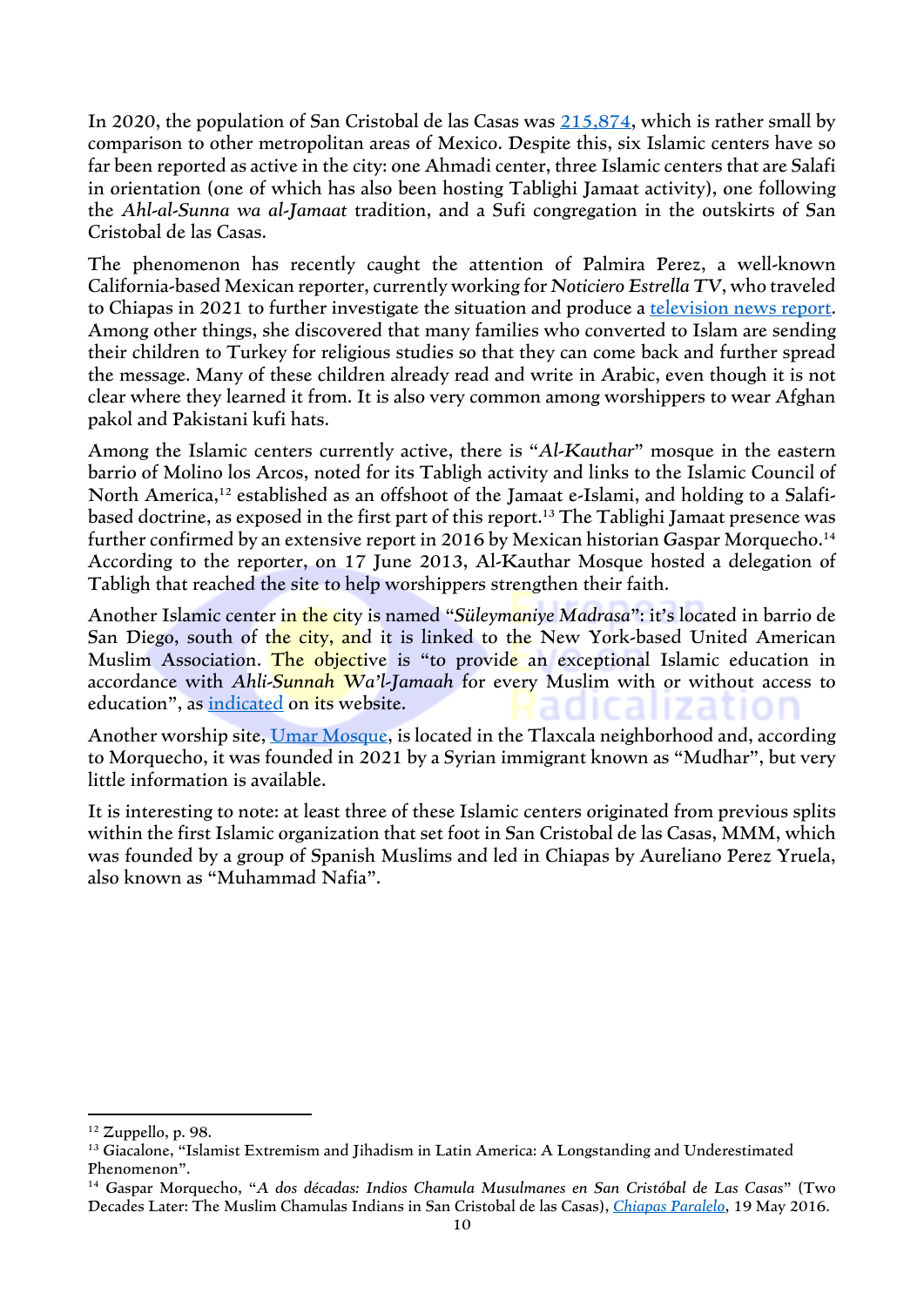#### **The Curious Case of Muhammad Nafia: The Origins of Islamism in Mexico**

Like Roman Catholicism, Islam came to Mexico from Spain, brought by Muhammad Nafia (named Aureliano Perez Yruela before his conversion) and his companions in faith, who met in Chiapas with a group of Chamula people who were [expelled](https://piedepagina.mx/los-musulmanes-de-chiapas-estan-haciendo-el-ramadan/) from their communities in San Juan Chamula for turning from Catholicism to Evangelical Protestantism. They found in Islam the space to rebuild their community ties and a sense of belonging that had been disrupted by their forced displacement.

Initially things worked well for the new community, but frictions within the MMM soon led to consequent divisions and the formation of new groups. Most of the trouble was generated by Nafia's authoritarian leadership style. He wanted his followers to abandon their homes and move to the mosque where they could live according to the tradition of the *Salaf*, the first generations of the Muslim community. He expected children to stop going to public schools and rely on MMM education. He demanded his followers to avoid contact with non-Muslims, a doctrine known as *al-wala wal-bara*, including those family members who did not embrace Islam, and emphasized the Islamic beliefs about the Bible being corrupted, which was very offensive to the Christians and other natives and their way of living.<sup>15</sup>

This high-handed and extreme methods of Nafia's leadership, combined with other more minor issues mainly related to doctrinal and behavioral quarrels, led to the divisions mentioned above that created the multiple Islamic centers in San Cristobal. Today, the MMM is in charge of the Great Mosque, "Imam Malik", located in the northern Ojo de Agua neighborhood. Laura Revilla, in her research on Muslim architecture in Chiapas, explained how the MMM maintained strong links with Saudi Arabia and gained funding from within the Kingdom for the construction of the mosque, which began in 2013.<sup>16</sup>

Security analyst Oscar Perez Ventura, in profiling MMM, explained how the Movement has many commonalities with other Islamist groups, such as the Muslim Brotherhood and Tablighi Jamaat, particularly the objective of creating a global Caliphate. Ventura noted that MMM was involved in an intense *dawa* (proselytizing) activity, proudly claiming to have been the first Islamist movement to have performed *dawa* in Europe.<sup>17</sup>

Gaspar Morquecho provided details on what happened next with MMM in Chiapas, and the developments in different communities in San Cristobal de las Casas. The most important element that emerged is the militant direction the Spanish Muslims took the Chiapas community in. In February 1995, Nafia, accompanied by a Mexican known as "Sidi Ahmed", tried to get in touch with EZLN leader "Subcomandante Marcos", a year after the EZLN began its insurgency, and deliver to Marcos a thirteen-page document, where the MMM delegation proposed an alliance in the name of "anti-imperialism":

"We, the Murabitun World Movement, invite you to sit down with the representatives of the great peoples of Chechnya, Kashmir, Euzkalherria (Basque) who are today at the forefront of the fight against the tyrannical world banking order …"

<sup>15</sup> Ibid.

<sup>16</sup> Laura Revilla, "*La adaptación de la arquitectura musulmana en nuevo espacio: San Cristóbal de las Casas*" (The Adaptation of Muslim Architecture in a New Space: San Cristóbal de las Casas), *Centro de Cultura Casa Lamm*, 2017, p. 59.

<sup>17</sup> Oscar Perez Ventura, "Movimientos Islamistas en Espana: el Movimiento Mundial Murabitun, conversos al Islam en el Andalus" (Islamist Movements in Spain: The Murabitun World Movement, Converts to Islam in Al-Andalus), *Instituto Espanol de Estudios Estrategicos*, Octubre 2012, pp. 4-5.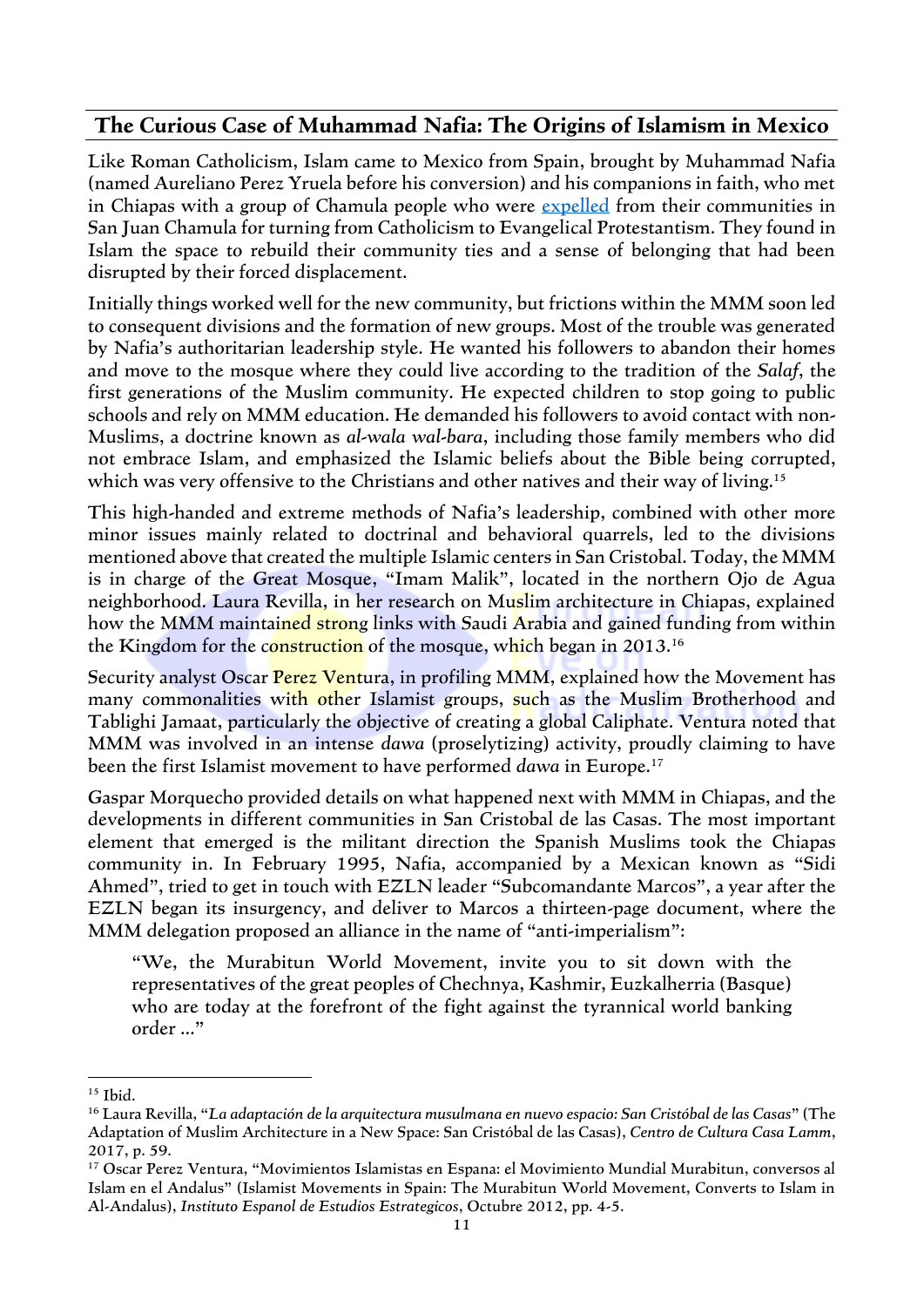The document went on:

"[T]he struggle for the liberation of peoples must be carried out under the banner of transforming Islam, following the revealed message brought to us by Mohammed, the last of the prophets, the liberator of humanity."

The document ends with the motto: "Victory or Death!" And it is signed by the "Murabitun World Movement. Mexican Community."

It seems Nafia went as far as offering weapons and money to EZLN.<sup>18</sup>

This initial attempt for an alliance with the EZLN was confirmed to Palmira Perez by other sources, such as former MMM member Ibrahim Chechev, but, as Morquecho notes, after the "mission of Spanish Muslims belonging to the MMM movement … [had] come to San Cristobal de las Casas … with the demand to get in touch with Subcomandante Marcos … and they took it to the 'Selva', … they did not receive any answer".

It is unclear if "Subcomandante Marcos" did not reply to MMM because EZLN was not interested in an alliance with Islamism, or if he simply never received the invitation. At all events, the MMM delegation had to change its plans and decided to settle down in San Cristobal de las Casas and establish the first mosque of the city, which later became the Great Mosque.

However, it is interesting to notice how, in January 2009, Marcos made a speech on behalf of EZLN in which he supported the Palestinian resistance. He [accused](https://elpais.com/internacional/2009/01/03/actualidad/1230937203_850215.html) former U.S. President Barrack Obama of approving the Israeli attacks in Gaza and [described](https://www.jornada.com.mx/2009/01/05/index.php?section=politica&article=011n1pol) the actions of the Israeli government as a "classic military war of conquest", adding: "The Palestinian people will also resist and survive and continue struggling and will continue to have sympathy for their cause".

**Radicalization** 

<sup>18</sup> Elizabeth Ruiz, "*Comunidad Chamula-Musulmana creció en Chiapas en 2014*" (The Chamula-Muslim Community Grew in Chiapas in 2014), *[Chiapas Paralelo](https://www.chiapasparalelo.com/noticias/chiapas/2014/12/comunidad-chamula-musulmana-crecio-en-chiapas-en-2014/)*, 29 December 2014.